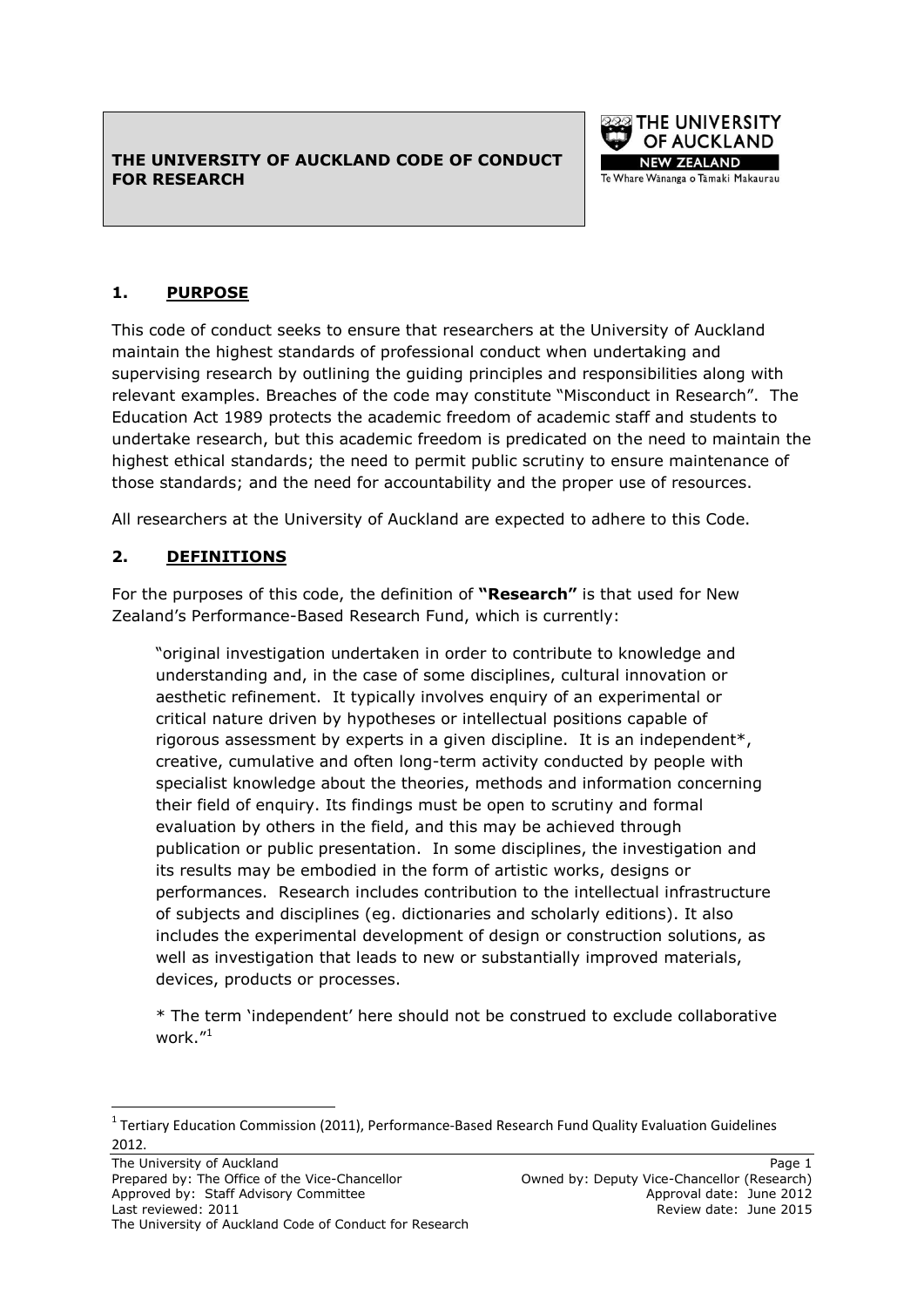### **"Researcher"** means:

any member of The University, including:

- anyone employed under a University of Auckland or Auckland UniServices Limited employment agreement or as an independent contractor, and
- anyone subject to the University of Auckland Policy on Honorary and Adjunct Appointments, and
- anyone holding a University title such as Emeritus Professor, and
- any student enrolled at the University of Auckland, and
- anyone else

who is undertaking, piloting or supporting research in association or affiliation with the University of Auckland.

## **3. PRINCIPLES**

The University of Auckland mandates the following principles in respect of research undertaken at the University:

- Honesty and integrity in all aspects of research
- Accountability in the conduct of research
- Professional courtesy and fairness in working with others
- Good stewardship of research on behalf of others.

## **4. OVERVIEW OF RESPONSIBILITIES**

- 4.1. Integrity: Researchers should take responsibility for the integrity of their research.
- 4.2. Adherence to Regulations: Researchers should be aware of and adhere to the University"s policies and guidelines related to research, available from the University Policy Register.
- 4.3. Research Methods: Researchers should employ appropriate research methods, base conclusions on critical analysis of the evidence, and report findings and interpretations fully and objectively.
- 4.4. Research Records: Researchers should keep clear, accurate records of all research in ways that will allow verification and replication of their work by others and will evidence and support claims to and protection of intellectual property.
- 4.5. Research Findings: Researchers should share data and findings openly and as promptly as possible, as soon as they have had an opportunity to establish priority and ownership claims and subject to any intellectual property requirements and contractual obligations.
- 4.6. Authorship and Acknowledgement: Researchers should take responsibility for their contributions to all publications, funding applications, reports and other representations of their research. Lists of authors should include all those and only those who meet applicable authorship criteria. Researchers should acknowledge in publications the names and roles of those who made significant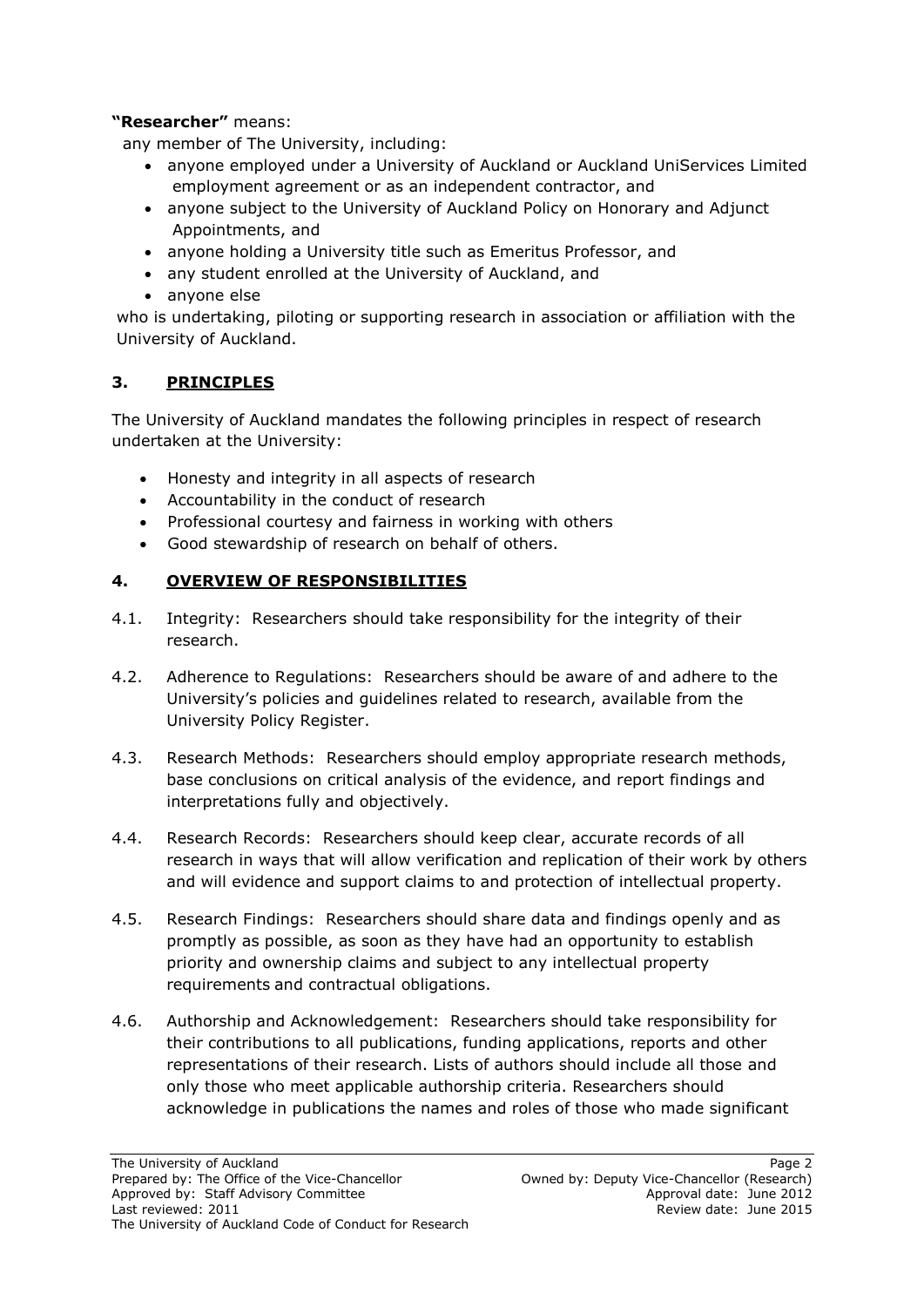contributions to the research but who do not meet authorship criteria, including writers, funders, sponsors and others.

- 4.7. Peer Review: Researchers should participate in the peer review process, both by submitting their work for peer review and reviewing the work of others. Researchers should provide fair, prompt and rigorous evaluations and respect confidentiality when reviewing others' work.
- 4.8. Conflict of Interest: Researchers should disclose financial and other conflicts of interest that could compromise the trustworthiness of their work in research proposals, publications and public communications as well as in all review activities.
- 4.9. Supervision of Research Trainees: Researchers should responsibly guide the professional development of any research trainees they are supervising, including providing guidance on all matters related to research conduct and providing training on discipline-based research methods and other necessary skills.
- 4.10. Collaboration: When collaborating with staff and students of other institutions, researchers should specifically consider and agree on any issues raised by the collaboration, such as sharing intellectual property, managing research findings, managing research data, and managing conflicts of interest.
- 4.11. Reporting Irresponsible Research Practices: Researchers should report any suspected Misconduct in Research (as defined by the University's Research Misconduct Policy) to the appropriate authorities.
- 4.12. Societal Considerations: Researchers should recognise that they have an ethical obligation to weigh societal benefits against risks inherent in their work. Researchers should ensure that their research is conducted in accordance with the principles of Te Tiriti o Waitangi.
- 4.13 Standards of behaviour: Researchers should be respectful of others and not harass, bully or otherwise behave inappropriately.

## **5. DETAILED RESPONSIBILITIES**

### **5.1. Integrity**

Researchers should act with honesty and integrity during the course of their work. The Education Act 1989 requires researchers to maintain the highest ethical standards when carrying out their research and permit public scrutiny to ensure the maintenance of those standards. Researchers should:

- Endeavour to obtain and present facts and interpretations in an objective and open manner.
- Strive to be fair and unbiased in all aspects of their research and in their application of their knowledge.
- Honestly represent their research goals and intentions to any potential participants in the research process.
- Fairly and fully represent their results without falsification.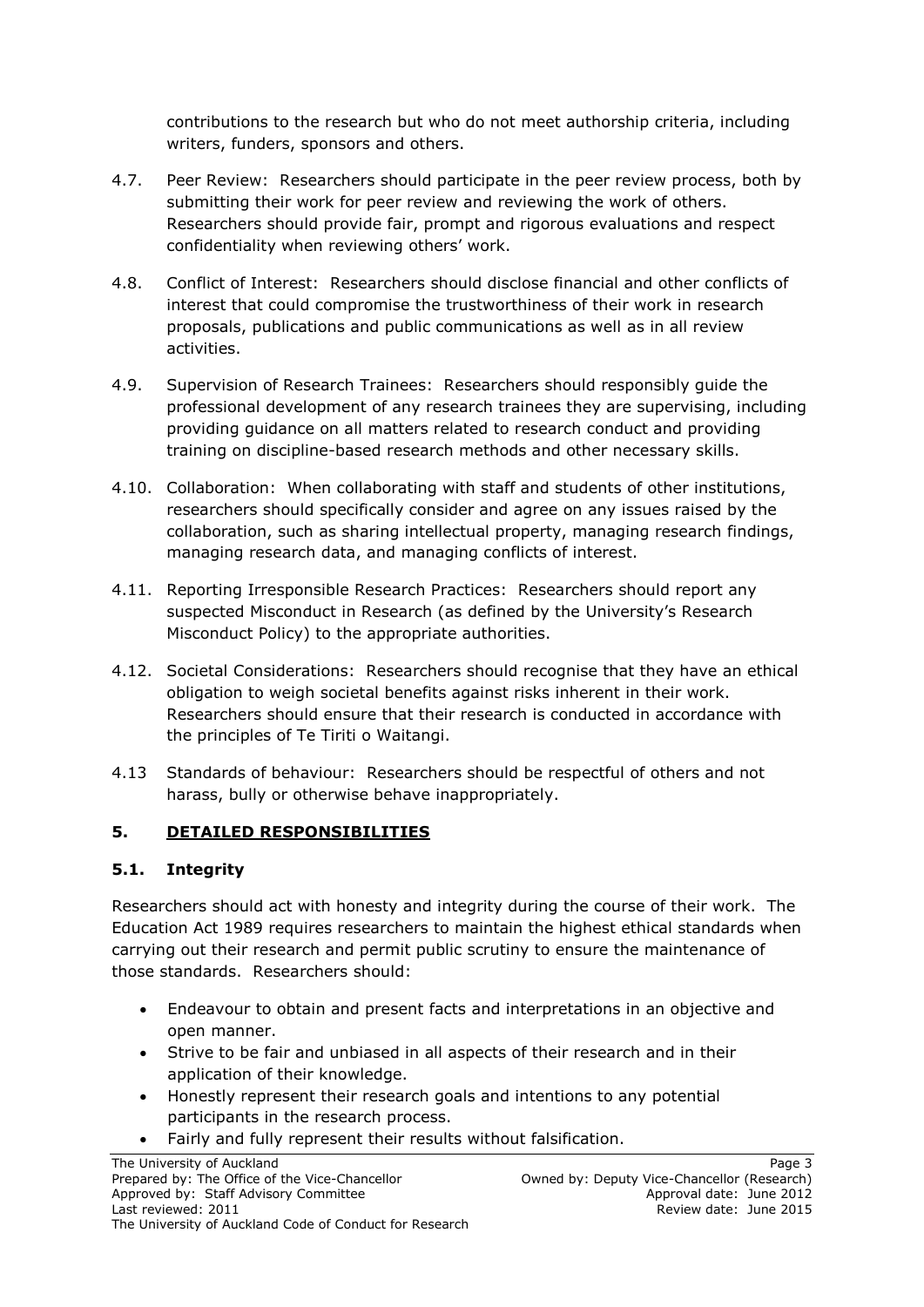- Not commit plagiarism, nor condone acts of plagiarism by others.
- Comply with all legal requirements.

Researchers must ensure that they cite other relevant work appropriately and accurately and ensure the work of others is properly acknowledged. Use of the work of others without acknowledgement is considered plagiarism and is completely unacceptable. Researchers have an obligation to acknowledge any financial or other support they received for their research.

## **5.2. Adherence to Regulations**

Researchers should be aware of and adhere to the University"s policies and guidelines related to research. These are available on the University Policy Register.

Researchers must always ensure that the involvement of people as participants in any proposed research is fully justified. The interests, safety, well-being and dignity of participants must be of paramount concern to researchers at all times. Researchers must comply with the University of Auckland Human Participants Ethics Committee Policy and all legal and other requirements for informed consent, privacy and confidentiality.

Researchers must minimise the use of animals in research, and respect and promote the welfare of any animals that are used in research. Researchers must adhere to the University of Auckland"s Code of Ethical Conduct for the use of Animals for Teaching and Research, which is available from the staff intranet.

Researchers should conduct their research so as to minimise adverse effects on the environment. When working with high risk micro-organisms or genetically modified organisms, researchers must in addition to all New Zealand legislation, comply with the University of Auckland"s HSNO Approval of Genetically Modified Organisms Policy, HSNO Approval of Higher Risk Genetically Modified Organisms Policy, and UABSC Approval of Work Involving Higher Risk Micro-Organisms Policy.

Researchers sharing biological or chemical materials with collaborators at other institutions or any third party Researchers must follow the University's instructions and policies for material transfer using the relevant Material Transfer Agreement or Conditions of Supply Form.

### **5.3. Research Methods**

Researchers should ensure they use appropriate or mandated research methods, and base conclusions on critical analysis of the evidence. Research methods should be open to scrutiny by the academic community through appropriate peer-reviewed publication.

### **5.4. Research Records**

#### *Retention of Data and Records*

Researchers should keep records of all research in ways that will allow verification and replication of their work by others and to provide evidence of the timing of the creation of inventions or copyright works that may give rise to intellectual property rights. This includes keeping clear, accessible and accurate records of the research methods, data sources (including original samples or materials where relevant) and software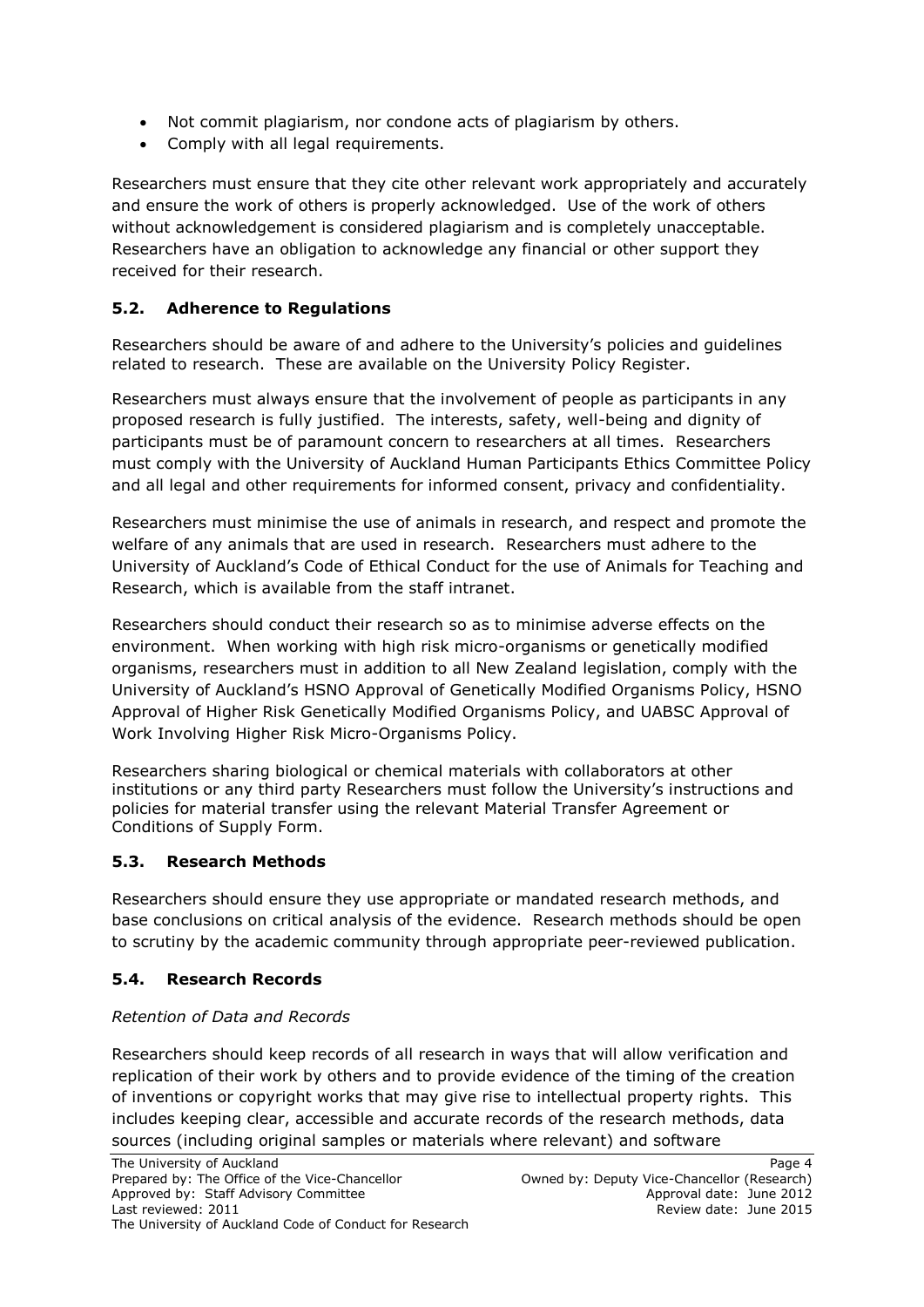development, including any approvals granted, during and after the research process. Researchers must also ensure that primary research records, such as laboratory notebooks, are maintained and that they are kept in safe and secure storage even when not in current use. Best practice for keeping laboratory notebooks is set out in UniServices" Laboratory Notebook Guidelines.

Original research data should preferably be kept indefinitely. At an absolute minimum, research data should be kept for at least six years, but where research data form the basis of a patent, they should be kept for a minimum of 21 years from the date the patent application was filed. In cases where an ethics committee approval requires data to be kept for a specified minimum period, this must be adhered to. It is important to keep data which have resulted in publication for sufficient time to allow reference to the data by other researchers and interested parties. For published research data, this may be for as long as interest and discussion persist following publication.

Data should be stored in a safe and secure location and manner. This applies to electronic storage location as well as hard copy location. Each Faculty is responsible for maintaining an appropriate process for the storage of research data, which is, as a minimum, consistent with this Code and complies with ethics approvals and contracts in any particular work of research. Individual researchers should be entitled to hold copies of the data.

If data or pieces of information of a confidential nature are to be disposed of or destroyed, this must be done securely.

### *Ownership of data*

All data collected by staff in the course of their employment or using University resources remain the property of the University of Auckland, except where a specific research contract specifies otherwise. Where intellectual property other than an excluded copyright work is created in the course of a staff member"s employment or using University resources, the University"s Intellectual Property Created by Staff and Students Policy applies. Under this policy, if staff create intellectual property which in their view offers possibilities for commercial exploitation, they are required to promptly make that fact known to UniServices.

#### *Confidential and Private Data*

If data of a confidential nature are obtained, confidentiality must be observed and researchers must not use the confidential data for their own personal advantage or that of a third party. This is particularly important when working with human participants, and when undertaking work for a client who requires information to be kept confidential.

Data relating to human participants must be retained in a manner that maintains the privacy and confidentiality promised in the informed consent document. The issues and risks of retention of data in "the Cloud" must be specifically considered and addressed. Data relating to individuals must be kept in secure storage, whether physical or electronic, which complies with the above requirements.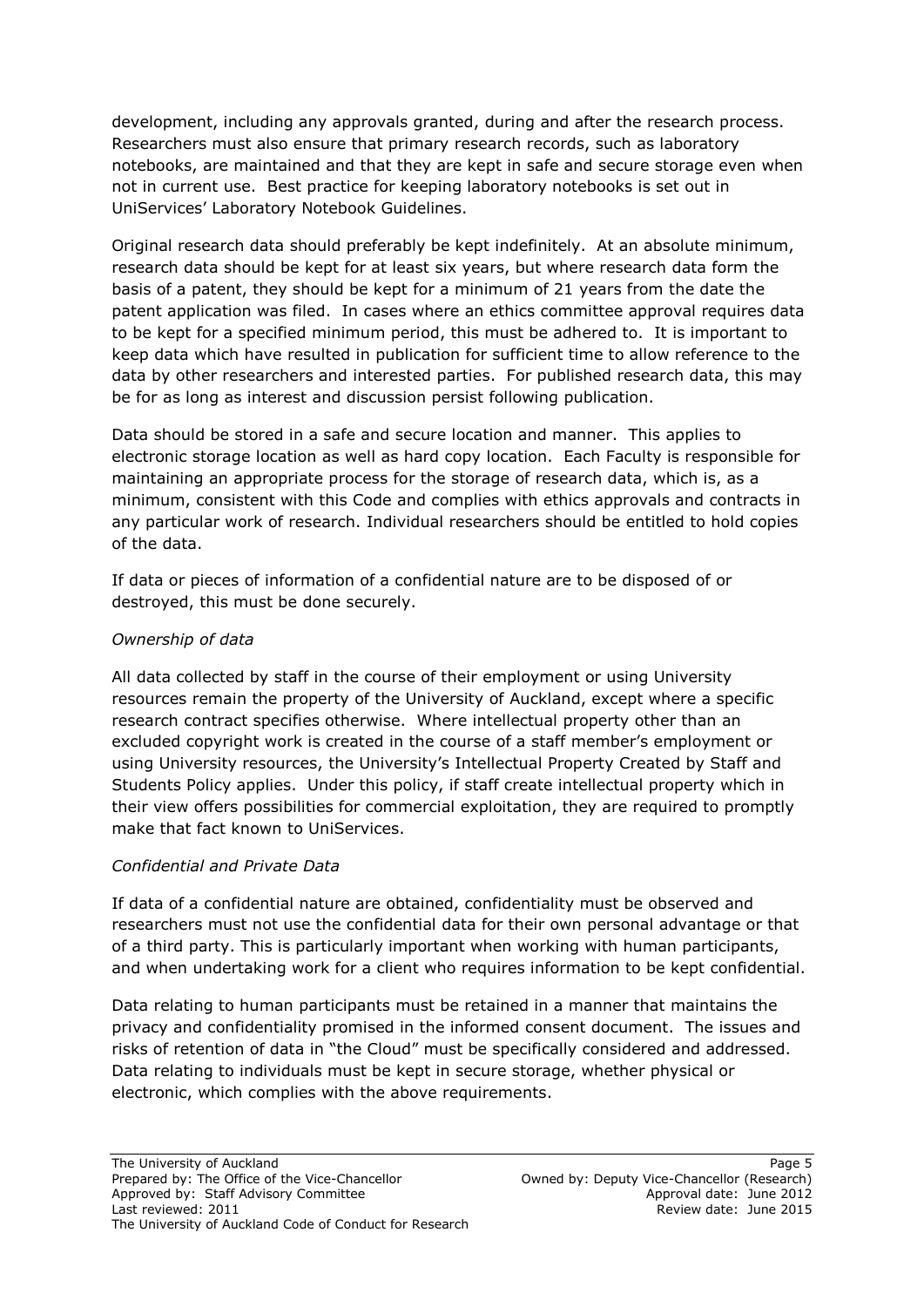The Privacy Act 1993 regulates the collection, holding, retention, use and disclosure of information about identifiable individuals. Most, and in some cases all, of the twelve Privacy Principles in Section Six of the Act will have direct application to personal information obtained for the purpose of research. All researchers who collect personal information about individuals should be familiar with Privacy Principles and ensure that they are faithfully observed in the conduct of research, the collection and retention of data, and the publication of its results.

# **5.5. Research Findings**

Researchers should communicate the results of their research responsibly. They should endeavour to make the results of research available to the public as widely as possible and researchers should present their results in an honest, straightforward and unbiased manner. Researchers also have an obligation to report negative results, and findings that are contrary to their hypotheses.

Researchers should do all that they can to ensure the earliest possible publication of the results of publicly-funded research. In situations where research findings are likely to result in valuable intellectual property and commercialisation opportunities, researchers should delay publication until these opportunities have been explored. In these instances researchers should first seek guidance from UniServices.

# **5.6. Authorship and Acknowledgement**

Researchers should adhere to the University"s Authorship Guidelines. These guidelines include criteria for establishing whether an individual should be given authorship credit, and state that all contributors who do not meet the criteria for authorship should be listed in an acknowledgements section. These guidelines also encourage researchers to agree on authorship of outputs that result from collaborative research prior to undertaking the research.

## **5.7. Peer Review**

Researchers are encouraged to participate in the peer review process, both by submitting their work for peer review and by reviewing the work of others, as this process plays a very important role in research and research management. It is important that researchers who are peer reviewing the work of others act in confidence, declare all conflicts of interest, and act in an impartial manner. Researchers must not take undue or calculated advantage of knowledge obtained during the peer review process. Researchers whose work is being peer reviewed must not seek to influence the results of the review.

## **5.8. Conflict of Interest**

Researchers frequently have unavoidable conflicts of interest. Decision-making processes in research often need expert advice, and the pool of experts in a field can be so small that all the experts have some link with the matter under discussion. An individual researcher should therefore expect to be conflicted from time to time, and be ready to acknowledge the conflict, make disclosures as appropriate and cooperate fully and frankly in the management of any such conflict.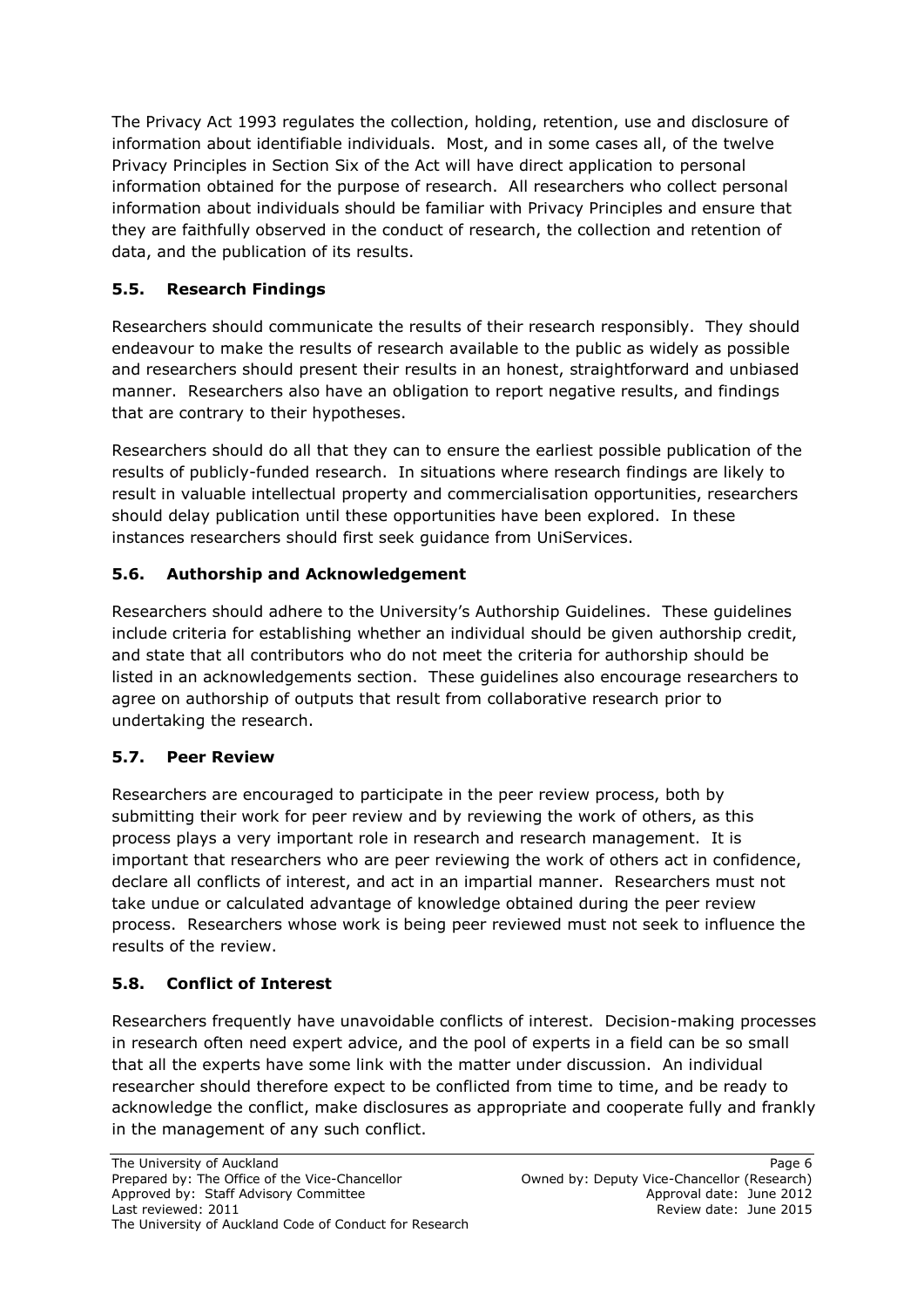In the event of a conflict of interest, the researcher is required to disclose the conflict as early as possible, and then manage the conflict of interest (including withdrawing from decisions or exercise of discretion unless the committee or senior staff member to whom the conflict is disclosed declares otherwise), in accordance with the University"s Policy on Conflict of Interest.

## **5.9. Supervision of Research Trainees**

Supervisors of research trainees should guide the professional development of the trainees, including providing guidance on all matters related to research conduct and providing training on discipline-based research methods and any other necessary skills. Supervisors should oversee all stages of the research process including setting the objectives and approach, obtaining ethics and other approvals, obtaining funding, conducting the research and reporting the findings. Supervisors should ensure that the methods used and the research outcomes are accurate, appropriate and valid, and that trainees receive appropriate credit for their work.

Note that the University"s Senate Guidelines on Thesis Supervision also include a number of statements about the responsibilities of supervisors of thesis students and that these should be followed in relation to thesis students.

# **5.10. Collaboration across Institutions**

Research often involves collaboration across two or more institutions. Where researchers collaborate with staff and students of other institutions, they should specifically consider topics such as:

- Managing research findings
- Storage, retention, ownership, stewardship and disposal of research materials and research data
- Responsibility for ethics and biological safety
- Reporting to funding agencies.

Researchers should work with Auckland UniServices Ltd to reach agreement regarding:

- Sharing and ownership of intellectual property
- Commercialisation of the research outcomes
- Confidentiality.

Agreements should preferably be made in writing, especially in the case of complex, large or long-term collaborations.

Conflicts of interest and, in some cases, competition law issues may arise when collaborative research is undertaken. Therefore, researchers should consider whether they have any conflicts of interest when establishing a research project, and disclose any apparent or actual conflicts of interest as soon as possible. Researchers should seek advice if the collaboration might be such as to raise any issue of collusive or anticompetitive behaviour.